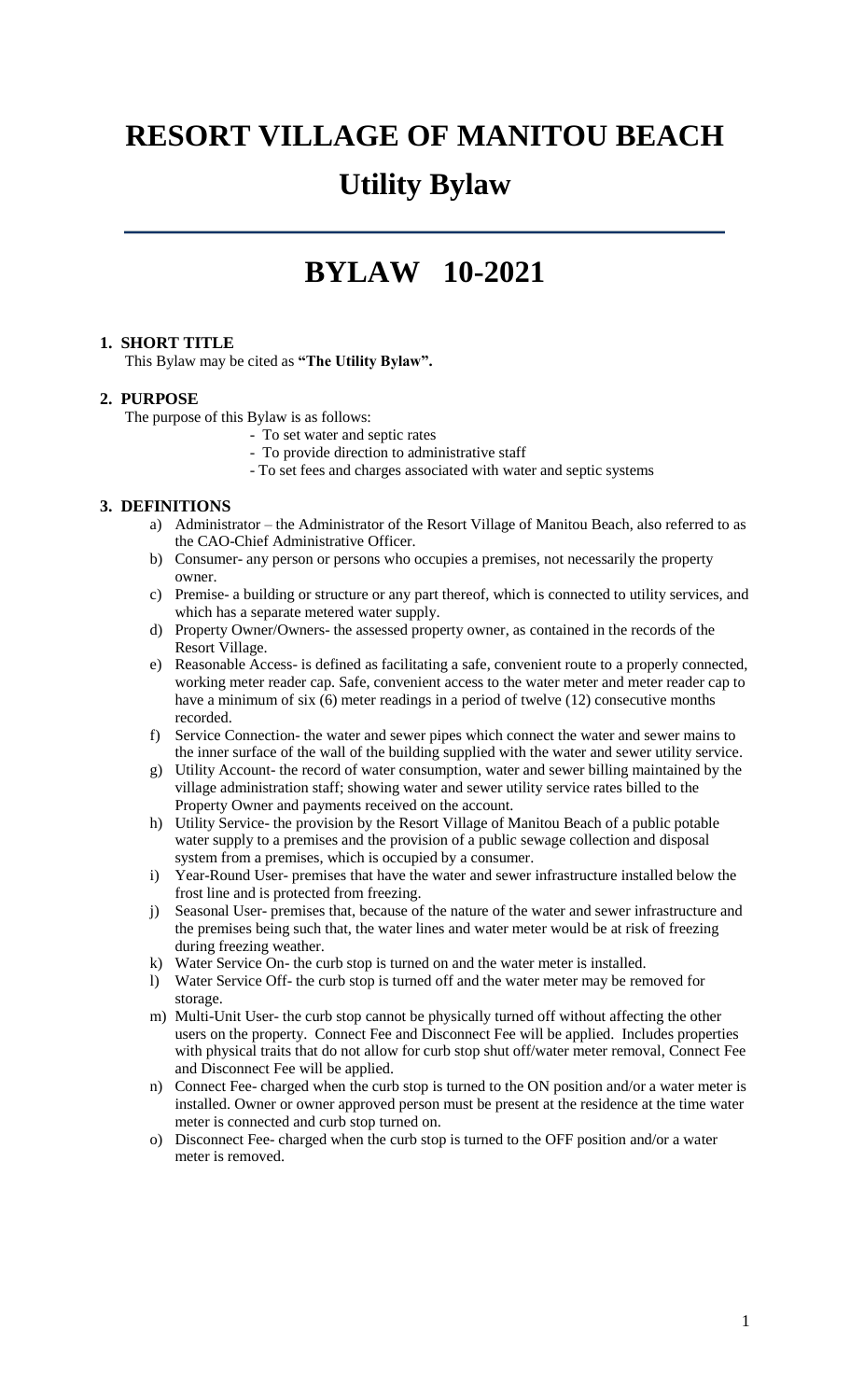# **4. ADMINISTRATION OF UTILITY ACCOUNTS**

- a) All accessible/occupied Residential and Commercial properties must be connected to water and sewer services.
- b) New services are required to pay a non-refundable water meter deposit of \$150.
- c) All municipal water and sewer services shall be billed to the Property Owner.
- d) All municipal utility billing that has been made available to a property will be billed out as outlined in Schedule "A", "Schedule "B", and "Schedule C".
- e) Water & sewer supply base is the base utility fee and shall be payable whether any water is consumed or not.
- f) Every property owner shall be responsible for the installation of a meter reader cap by village employee or contractor, in an easily accessible, visible location on the front of the building.
- g) Every property owner shall be responsible for ensuring safe, convenient, and reasonable access for village staff to all water meters and meter reader caps, installed on private property and the premises in which such meters are located. Reasonable access is a village employee being easily able to perform six (6) meter readings in a period of twelve (12) consecutive months.
- h) In situations where an actual reading of a meter is not obtainable, the village may estimate the consumption used based on historical consumption on the account or other information or source available and shall be considered fair and equitable. Estimates shall be the basis for billing the customer for the water used until such time that the cause of the inability to an obtain actual reading, is remedied.
- i) The Resort Village may discontinue the supply of water to a property where:
	- i. A water meter installed on that property has been damaged, altered or disconnected.
	- ii. The property owner/consumer has refused or failed to provide and maintain safe and convenient access to village staff to any water meter and working meter reader installed on that property/premises within which such meters are located.
	- iii. The property owner has refused or failed to pay the cost of repairing, testing, or reinstalling a water meter which had been damaged, altered or disconnected while installed on that property.
- j) Accounts for water service and sewer service shall cover a period of two (2) successive months: January-February, March-April, May-June, July-August, September-October, November-December, and shall be invoiced within nine (9) days after the last day of the month ending such period.
- k) Accounts shall be paid within a period of thirty (30) days from the date on which accounts are invoiced.
- l) All water and sewer accounts which are outstanding thirty (30) days after the account is invoiced shall have a penalty of: 2% (percent) of the arrears per month added to the utility account.
- m) If any rates, charges or rent in arrears, including late payment charges remain unpaid on December 31, of the given year, that amount will be added to and thereby form part of the taxes to the property that service was provided.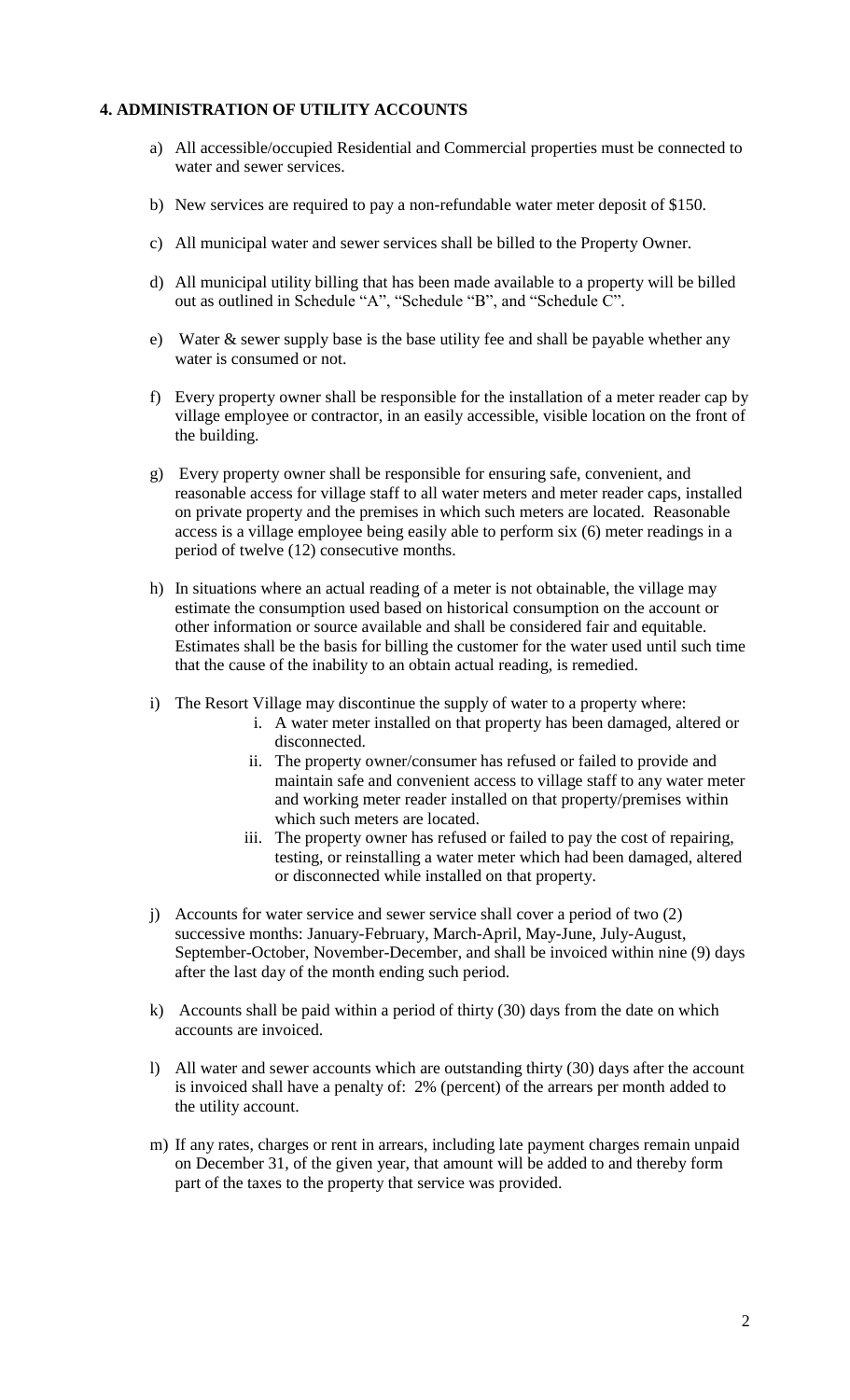- n) A sudden rise in your metered water bill may be due to any combination of reasons including:
	- $\triangleright$  Plumbing leaks in toilets and/or fixtures
	- $\triangleright$  Consecutive estimated readings followed by an actual reading. (If your actual consumption for previous billing periods was higher than what was estimated, there may be an increase in the current water bill which will reflect the unbilled consumption.)
	- $\triangleright$  An increase in the number of people living in the house, resulting in higher water usage.
	- $\triangleright$  A dry, hot summer, resulting in higher water consumption.
	- $\triangleright$  Leaks can cause extremely high bills. If you are aware of any type of water leak in your house, it should repair it immediately. Leaking toilets and other fixtures waste water and will increase the amount of the water billing. All water consumption, including water consumed by leaks, is the property owner's responsibility and is charged to your water account.
- o) Utility accounts in arrears over 90 days, shall be given a final notice. If arrears are not paid in full after 30 days from the date on the final notice, water service will be disconnected. When the water service is cut off, it shall not be turned on until all arrears have been paid, together with a fee of \$100.00 to cover the expenses of turning off the water and a further fee of \$100.00 for turning it on again.
- p) Utility accounts in arrears: with the acknowledgement of exceptional life circumstances, Council for the Resort Village Manitou Beach is willing to work with Ratepayers that have came into such circumstances. Ratepayers that have utility accounts in arrears can apply for an agreement with the Village to catch up with overdue utility accounts by applying for a monthly payment that is *at least* 10% of their total utility arrears *and* stay current with regular bi-monthly utility billing. Applications can be obtained through the village office. Water services will stay connected if the agreement is satisfied.
- q) In the event a water meter is damaged, whether that be frozen, or accidental, the property owner is responsible for the purchase fee of \$150.00 per meter or cost of repairs. If the meter is found to be faulty, the Village will replace the meter at no additional cost.
- r) Bylaw # 8/2019 is hereby repealed.

Given first reading October 25, 2021 Resolution 2021-431 Second Reading Resolution 2021-432 Given Third and Final Reading 2021-434

\_\_\_\_\_\_\_\_\_\_\_\_\_\_\_\_\_ \_\_\_\_\_\_\_\_\_\_\_\_\_\_\_\_\_\_\_\_\_\_